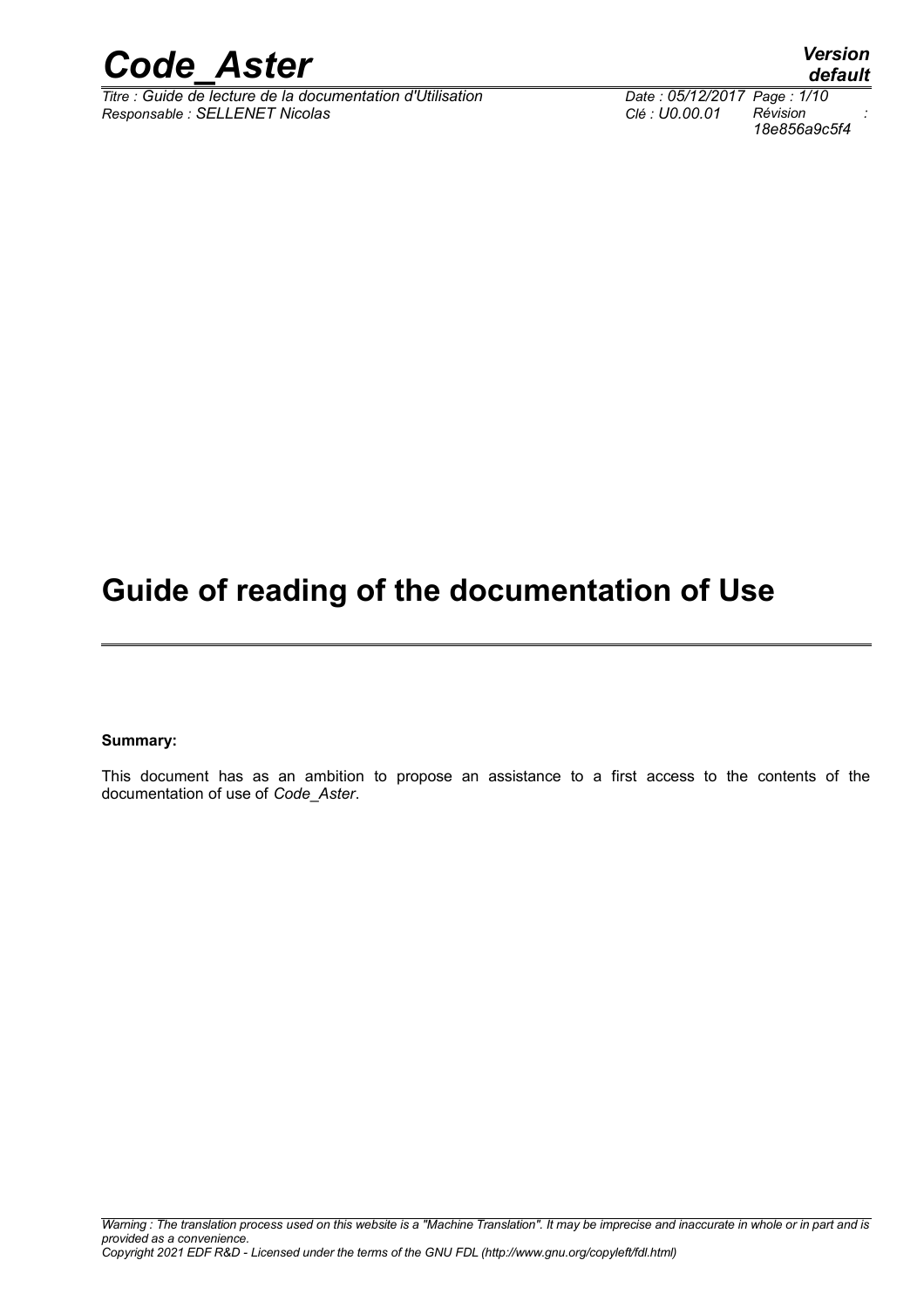*Titre : Guide de lecture de la documentation d'Utilisation Date : 05/12/2017 Page : 2/10 Responsable : SELLENET Nicolas Clé : U0.00.01 Révision :*

*18e856a9c5f4*

*default*

## **1 Documentation of** *Code\_Aster* **: organization and access**

## **1.1 A logical cutting in Handbooks: the ARDUV**

The technical documentation of *Code\_Aster* comprise:

- five handbooks.
- a set of other documentary objects which come in complement from basic technical documentation Ci above.

| Handbook of Use                     | U   | Instructions of the orders, structures of user data,<br>examples of use |
|-------------------------------------|-----|-------------------------------------------------------------------------|
| Handbook of Reference               | R   | digital<br>Formulation of the modelled<br>phenomena,                    |
|                                     |     | methods of analysis, algorithms                                         |
| Data-processing D<br>Handbook<br>οf |     | architecture,<br>data.<br>algorithms.<br>Structures<br>οf               |
| description                         |     | environment                                                             |
| Handbook of Validation              | v   | Elementary test probes in all the fields of modeling                    |
| Handbook of <b>Administration</b>   | Wit | procedures of development<br>Quality<br>plan.<br>and                    |
|                                     | h   | maintenance, commitments of services, versionnement                     |

Other documentary elements exist (the newsletters, the plate of presentation of the code, various talks, presentations at the annual day...) and are all accessible on the website [http://www.code](http://www.code-aster.org/)[aster.org.](http://www.code-aster.org/)

Basic handbooks of the user of *Code\_Aster* are the Handbook of**Use**, the Handbook of **Reference** and the Handbook of **Validation**. Manuel d'Utilisation frequently returns to Manuel de Référence. Dataprocessing Manuel de Descriptif is reserved for the developers, in theory it does not concern the users; he is the same for Manuel d'Administration. An exception of size for this last: the user has access to the Cards Quality and Cards Followed Quality which indicate to him for the versions of exploitation and of development of the code which are the evolutions, the identified errors corrected or not and the solutions of skirting.

The handbook is subdivided in ten named parts (numbered from 0 to 9), the parts in also named booklets (00 to 99), the booklets in documents (00 to 99).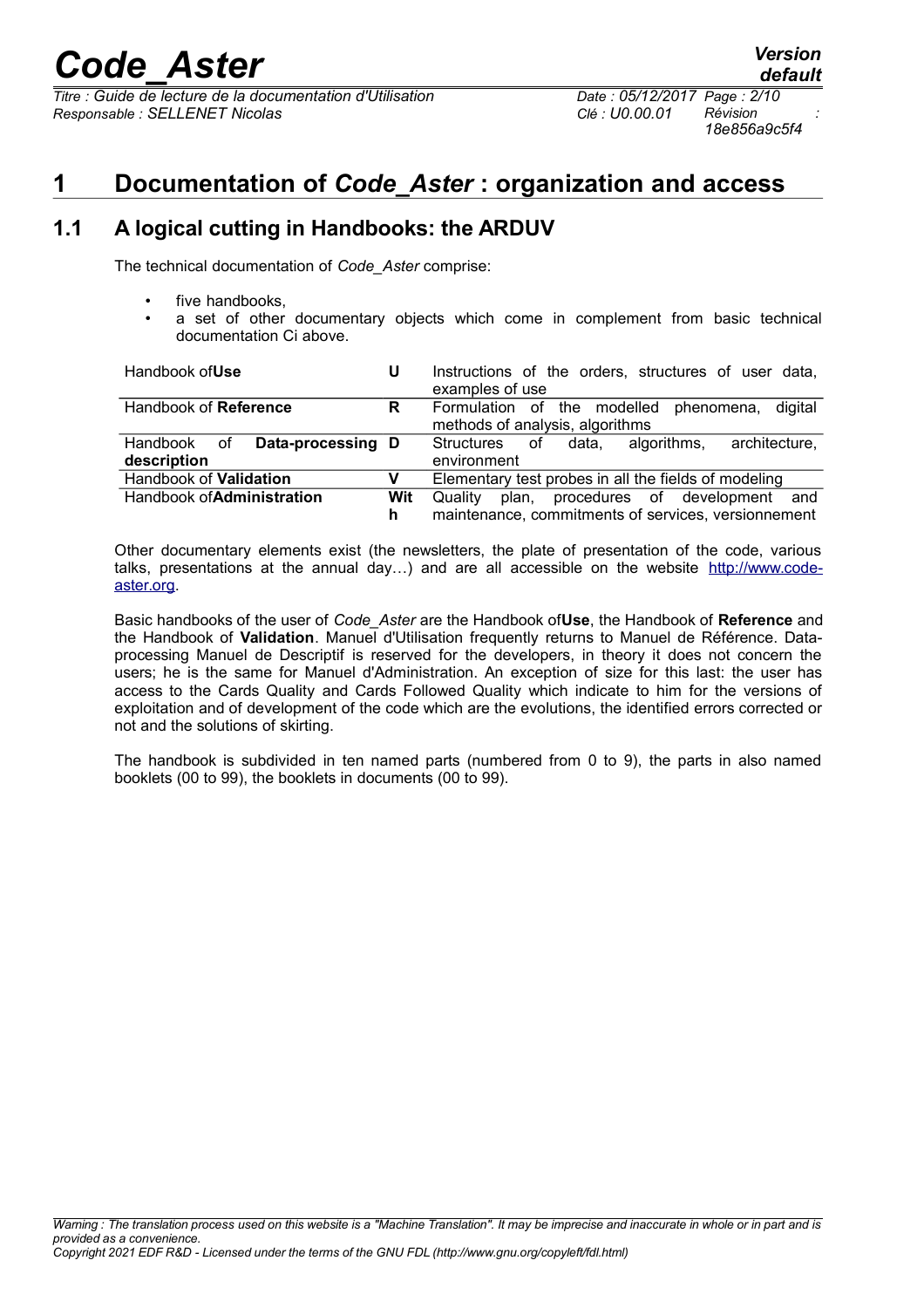$\overline{T}$ itre : *Guide de lecture de la documentation d'Utilisation Responsable : SELLENET Nicolas Clé : U0.00.01 Révision :*

*18e856a9c5f4*

### **1.1.1 The documentary key**

A document is located in the documentary space of the handbooks by a documentary key:

#### **Manuel\_Partie.Numéro\_du\_fascicule.Numéro\_du\_document**

Example of a documentary key: **U1.02.00**

Naturally, one indicates a document by his documentary key. For reasons of convenience two classes of documents are also indicated by the function *Aster* that it document:

- documents of the instructions of the orders (Manuel d'Utilisation) indicated by **name of the order** documented,
- documents of description of the elementary cases test dedicated to the validation of the code (Manuel de Validation) indicated by **the code of the case test**.

#### **Examples** :

**U4.43.01** document the order DEFI\_MATERIAU, the document will be said DEFI\_MATERIAU. **V7.90.04** document the case test of thermomechanics HNSV100: Thermoplasticity in simple traction, one will say document HNSV100

Other documentary objects that those contained in the handbooks are not affected key of which it has just been question.

#### **1.1.2 With which version of the code applies the document?**

Each technical document of the handbooks carries in heading a certain number of bibliometric indications (the title of the document, the name of the person in charge, the key, the summary, the version of the code). Among those, three deserve a special attention because they touch with**Quality assurance** code and with the update of the documents:

- the Version of the code concerned with the document.
- the revision number of the document.
- the date which corresponds to the publication date of the revision concerned of the document.

In top and on the right of top of the page of the document an indicator appears which specifies the version of Code\_Aster to which the document applies. This indicator can take two types of values:

- "Version Development" if the document is in the current cycle of production, related to the version of development of Code\_Aster. The visible document of the reader is then the last state published, which replaces the possible former states attached to this version.
- A number of version, "10" for example, when the document is attached to a version of exploitation of Code Aster. This number is then the number of major version of Code Aster. Documentation applies to the version of under-index in exploitation ("10.6" for example) then into force.

There is always, at least, 2 versions of the code available:

- The version known as of Exploitation validated and qualified which must be used for the studies under AQ.
- The version of Development, not vet validated nor qualified. The user of Code Aster must constantly know which are officially the version of exploitation and the version of development.

These versions evolve every 2 years (increment of the number of version). With each commissioning of a version and of under versions of exploitation or development, a Card Followed Quality and Cards are commissioned Quality. These documents index, for a version or under version given, the list of the fields (features) qualified and the remarks and the restrictions on the qualified fields. These cards (which are documents resulting from the File of Administration) are available as documents A.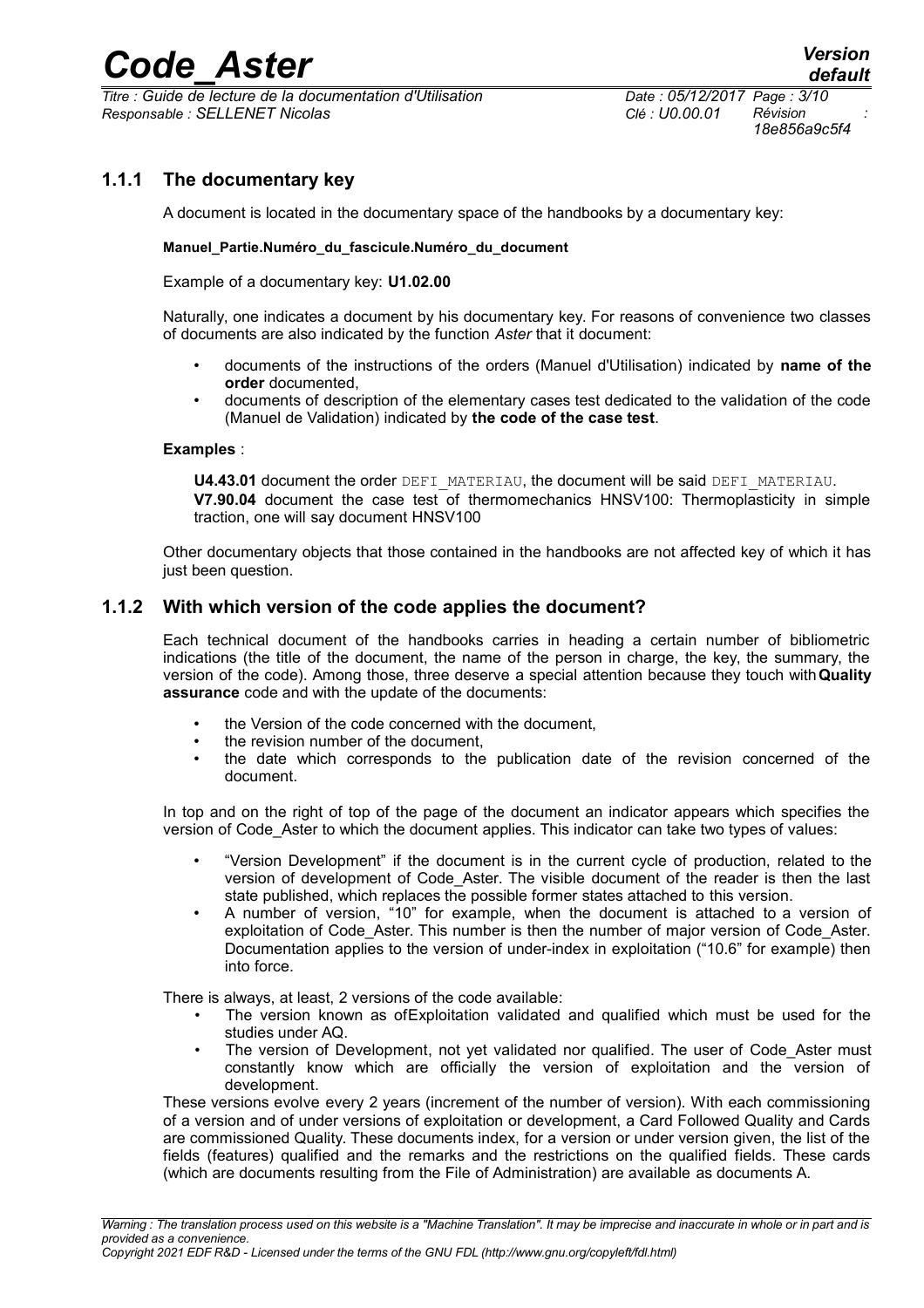*Titre : Guide de lecture de la documentation d'Utilisation Date : 05/12/2017 Page : 4/10 Responsable : SELLENET Nicolas Clé : U0.00.01 Révision :*

*18e856a9c5f4*

*default*

## **1.2 To reach the documentation of use of** *Code\_Aster*

The technical documentation of Use of *Code\_Aster* is a subset of its general documentation.

#### **1.2.1 It is an entirely electronic documentation**

Documentation is published on the website of the code to the address:

#### **http://www.code-aster.org/**

Each night, an automatic process allows the edition on this site of the documents which will have been published in the documentary business application **a-ged** in the course of the day previous. In practice, the updates relate to primarily the version of development whose documentation evolves to the rhythm of new integrated developments each week in the code.

### **1.3 General presentation of the documentary resources of use**

In fact the basic user will draw his documentary resources **in 3 handbooks**, in this order:

**Handbook U** it must have the structuring at the head well

| Documented features          | <b>Parts of handbook</b>          |
|------------------------------|-----------------------------------|
|                              | U4: basic commands                |
| Instructions of the orders   | U7: orders of data exchanges with |
|                              | other software                    |
| Characteristics of modelings | U3                                |
| Note of use of modelings     | U2                                |
| Access to the code           |                                   |

- **Handbook R** : finite elements, the formulation of modelings of the phenomena
- **Handbook V** : the cases test of validation

## **2 Making of contact**

It is obviously not question exhaustively of reading all the instruction manual. In May 2011, it comprises 338 documents (of which 242 relate to the use itself of the orders) which represent thousands of physical pages. Many documents undoubtedly do not concern the user at the time of his first modeling and its first calculation; it is however absolutely necessary to consult the documents describing the features implementing this first modeling. This for two reasons:

- to avoid the errors of use.
- but also, to be aware of the possibilities of *Code\_Aster* neighbors of those which are required (solutions of skirting) and which could perhaps prove to be useful.

It is thus advised to consult the documentation of use according to the approach suggested hereafter.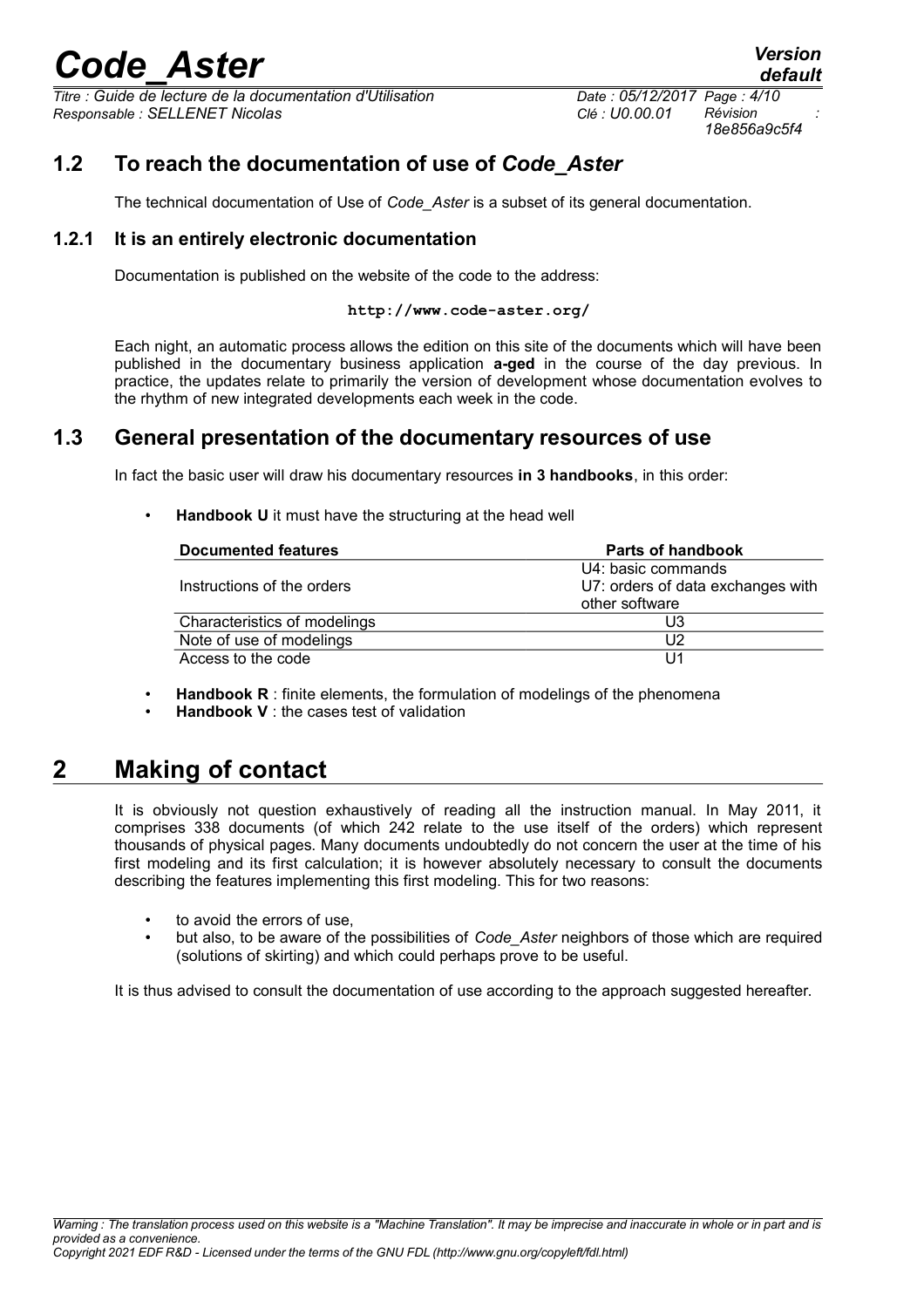*Titre : Guide de lecture de la documentation d'Utilisation Date : 05/12/2017 Page : 5/10 Responsable : SELLENET Nicolas Clé : U0.00.01 Révision :*

*18e856a9c5f4*

## **2.1** *Code\_Aster* **can it cover issue of my problem?**

Four documents claim to answer this question. They are presented more synthetic to most complete.

#### **2.1.1 For a prompt response**

To consult the pages of the plate of presentation of the fields of modeling of the code, on the Web site section Produced, where are described synthetically the physical phenomena being able to be modelled by the code.

#### **2.1.2 For a more excavated answer**

To consult on the document **[U1.02.00] Introduction to** *Code\_Aster*, in particular the chapters 1.3 (Phenomena, modelings, finite elements and behaviors) and 1.4 (Several methods of analysis) where the phenomena modélisables by the code are described synthetically.

#### **2.1.3 For a more up to date answer (taking account of the last developments)**

To consult transparencies of the last presentation of the new features of the code at the annual day of the users of *Code\_Aster* at the date of publication of this document: section Produces Web site.

#### **2.1.4 For an answer more developed even…**

One approaches a field of questioning there where the answer cannot be any more directly brought by objects present on the documentary waiter. For example, the answer can be YES and consist into cubes subtleties of modeling or the circumvented ways of modeling. She addresses herself, in any event, with already informed users. Service **AOM** ( **With** ide with **O** ptimisation of **M** odelisation) of the Experience feedback (REX) allows to submit to the Development team *Aster* (EDA) a problem of modeling particular to implement with the means *Aster* . A person of the EDA is then charged to help the applicant to carry out her modeling.

## **2.2** *Code\_Aster* **did he already deal with a problem comparable (close) with the mien?**

Two ways are proposed: the way of the elementary cases tests, the way of the industrial applications.

#### **2.2.1 The elementary cases tests**

The base of CAS-tests associated with Code Aster is provided with the installations local or consultable on the centralized waiter. These tests serve three objectives:

- the checking of the models programmed by comparison with reference solutions (analytical or calculated);
- the data-processing checking of Code\_Aster: the exhaustive cover of the data-processing ways, the checking of the not-regression of operation at the time of the bearing on different solutions system.
- teaching presentation of simple implementations: small studies whose comprehension is fast with the reading of the command files and the associated documents of validation (V).

It is of this third function of the CAS-tests about which we speak here. The user will look at if an elementary CAS-test milked a problem similar to his: Documentary waiter, heading VALIDATION/ *Cas Test Par Noms*, the list of documentations of the names of the cases tests (classified by scope of application) is displayed like their titles, or, section Use/Examples of the site.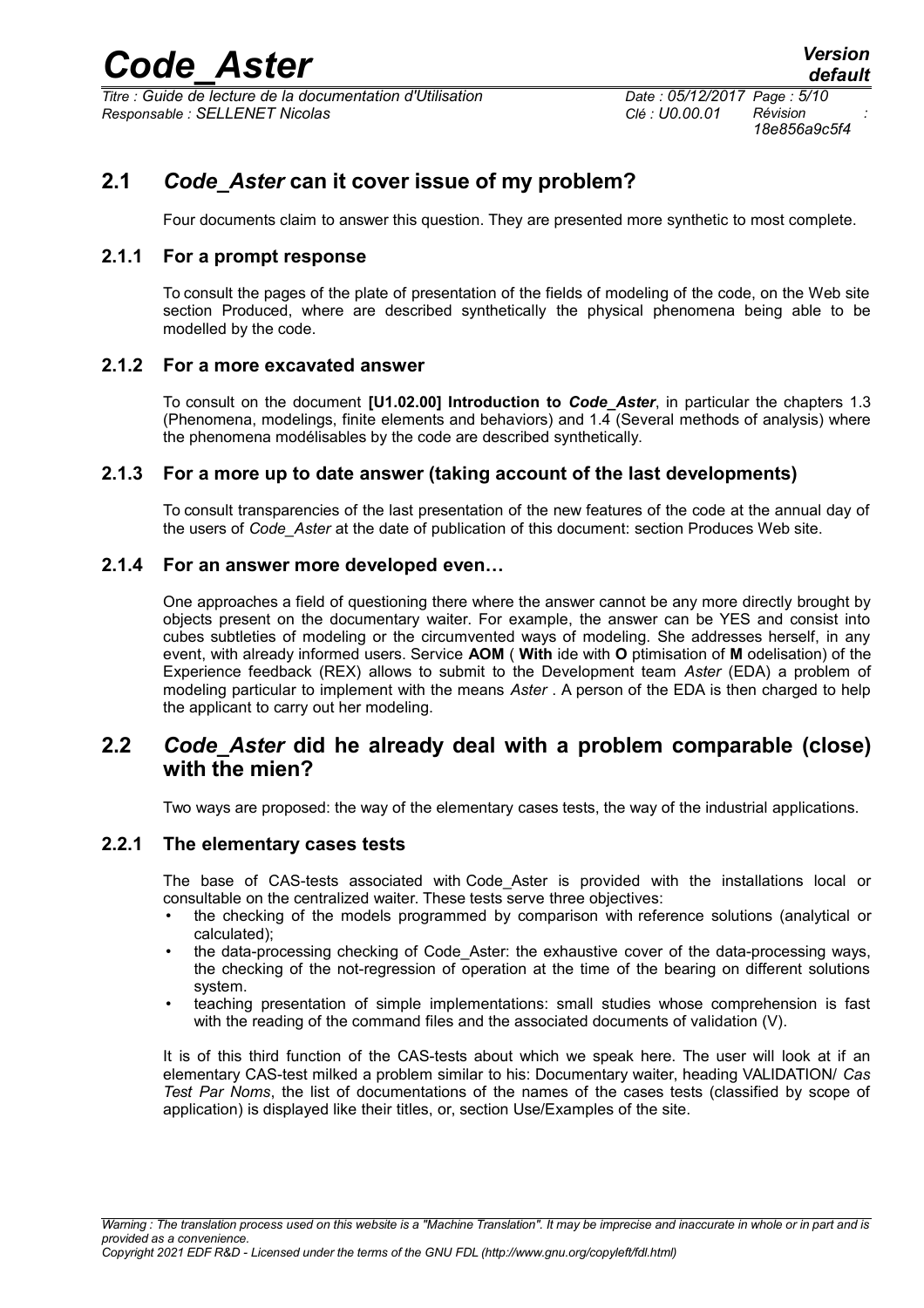*Titre : Guide de lecture de la documentation d'Utilisation Date : 05/12/2017 Page : 6/10 Responsable : SELLENET Nicolas Clé : U0.00.01 Révision :*

*18e856a9c5f4*

### **2.2.2 Industrial studies**

A certain number of studies (applications) industrial, carried out using *Code\_Aster,* were the object of one presentation at the annual day of the users.

These documented studies are available on the site, section Produced/Applications. One finds there the collection of the cards Studies of the periodical *ASTER* echoes since its creation (10/91, 39 numbers published to the 01/2003) and a collection of industrial studies in all the fields of modeling of the code presented at the time of the annual days of *Code\_Aster*.

The database of studies<http://aster-etudes.der.edf.fr:8080/>also allows to consult a set of studies already carried out, accessible by versions from the code.

## **3 First use of** *Code\_Aster*

To consult the document **[U1.01.04]** describing **the graphic interface of access** with *Code\_Aster* **astk**.

The simplest way to carry out a calculation with *Code\_Aster* is to start from a nearby example which is often in the elementary cases tests described in Manuel de Validation. The command files associated with the cases tests described in documentation with validation are located in the repertoire astest version used. On the waiter of calculation centralized of EDF R & D, they are in /aster/vx/STAx/astest where X is the number of the version in exploitation.

This way of proceeding by analogy, appreciated generally well by the community of the mechanics, should not replace a constructive approach completely. Many possibilities are generally offered to complete the same work which are more or less well adapted to each case.

It is thus necessary, to take the practice to consult this handbook of validation to each new need.

### **3.1 Great principles and key stages of a calculation**

One exposes hereafter a read path taking as a starting point the great obliged stages of a mechanical study with *Code\_Aster*. In this approach, three documents are proposed with the reading.

#### **3.1.1 Great principles of** *Code\_Aster*

To consult on the document **[U1.03.00] great principles of** *Code***\_***Aster*, which summarily presents the principles of operation and the principal rules of use.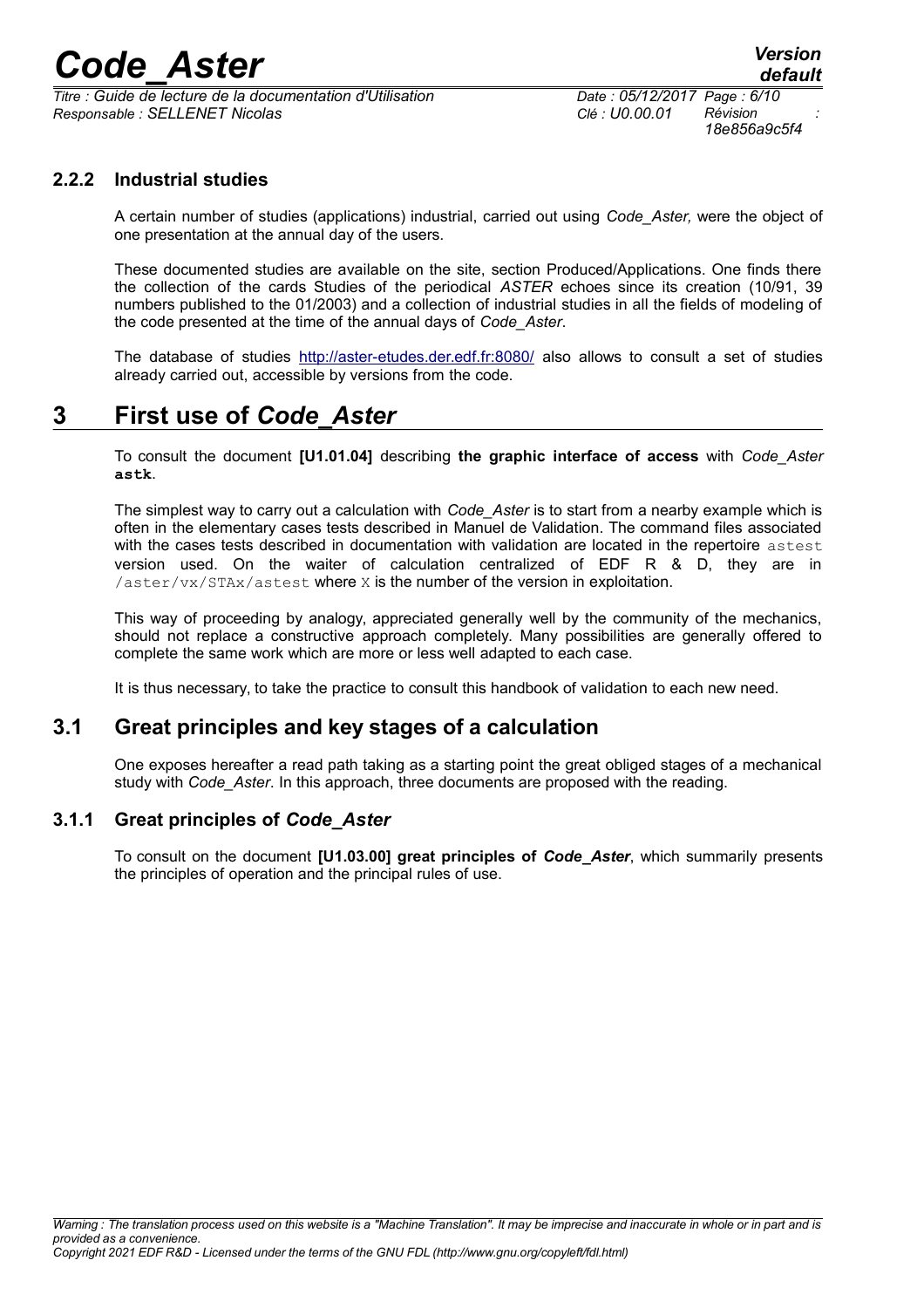*Titre : Guide de lecture de la documentation d'Utilisation Date : 05/12/2017 Page : 7/10 Responsable : SELLENET Nicolas Clé : U0.00.01 Révision :*

#### **3.1.2 Simple example of use of** *Code\_Aster*

To consult on the document **[U1.05.00] simple Example of use of** *Code***\_***Aster*, orders "impossible to circumvent", on a calculation of cylindrical reserve mean in hydrostatic pressure, axisymmetric modeling.

### **3.2 Grid**

The structure of the file of grid *Aster* is described in the document **[U3.01.00] Description of the file of grid of** *Code\_Aster*.

If the initial grid is resulting from an external maillor with *Aster* such as for example GMSH, GIBI or I-DEAS, interfaces and orders *Aster* who create starting from the objects produced by these preprocessors of the objects of the grid of*Aster* (which is not a copy of the initial objects; their significance can change, of new objects can be created) are described in the documents:

**[U3.02.01] Interface of the file of grid GMSH with** *Aster* **, [U3.03.01] Interface of the file of grid I-DEAS with** *Aster* **, [U3.04.01] Interface of the file of grid GIBI with** *Aster* **, [U7.01.01] Procedure PRE\_IDEAS , [U7.01.11] Procedure PRE\_GIBI , [U7.01.31] Procedure PRE\_GMSH ,**

The format of grid advised during the use of **code\_aster** is format MED (Model of Data exchange). It is the format by default during the reading of the grids and the writing of the results.

#### **3.3 Orders**

The description of the orders of *Code*\_*Aster* are contained in the parts U4 and U7 of Manuel d'Utilisation. It is undoubtedly with these 2 parts of handbook that the user *Aster* recourse will generally have. They are organized in the U4 handbook according to a scenario which logically follows the great stages of a calculation:

| $U4.1 -$                        | Allocation of resources disc and memory,                    |
|---------------------------------|-------------------------------------------------------------|
| U4.2-, U7.01. - in U7.03. -     | Acquisition of the data of grid,                            |
| <b>U4.3- and U4.4-</b>          | Modeling (assignment of the finite elements, materials, the |
|                                 | loadings, etc),                                             |
| $U4.5-$                         | Resolution of the system of equations (calculation)         |
| U4.6-, U4.7-, U4.8-, U7.03 with | Post treatment and examination of the results               |
| $U7.05. -$                      |                                                             |

Finally the document **[U4.01.00] How to read the documentation of the orders**, explains in particular the significance of the méta-characters and the typography which one meets in the documentation of the syntax of the orders.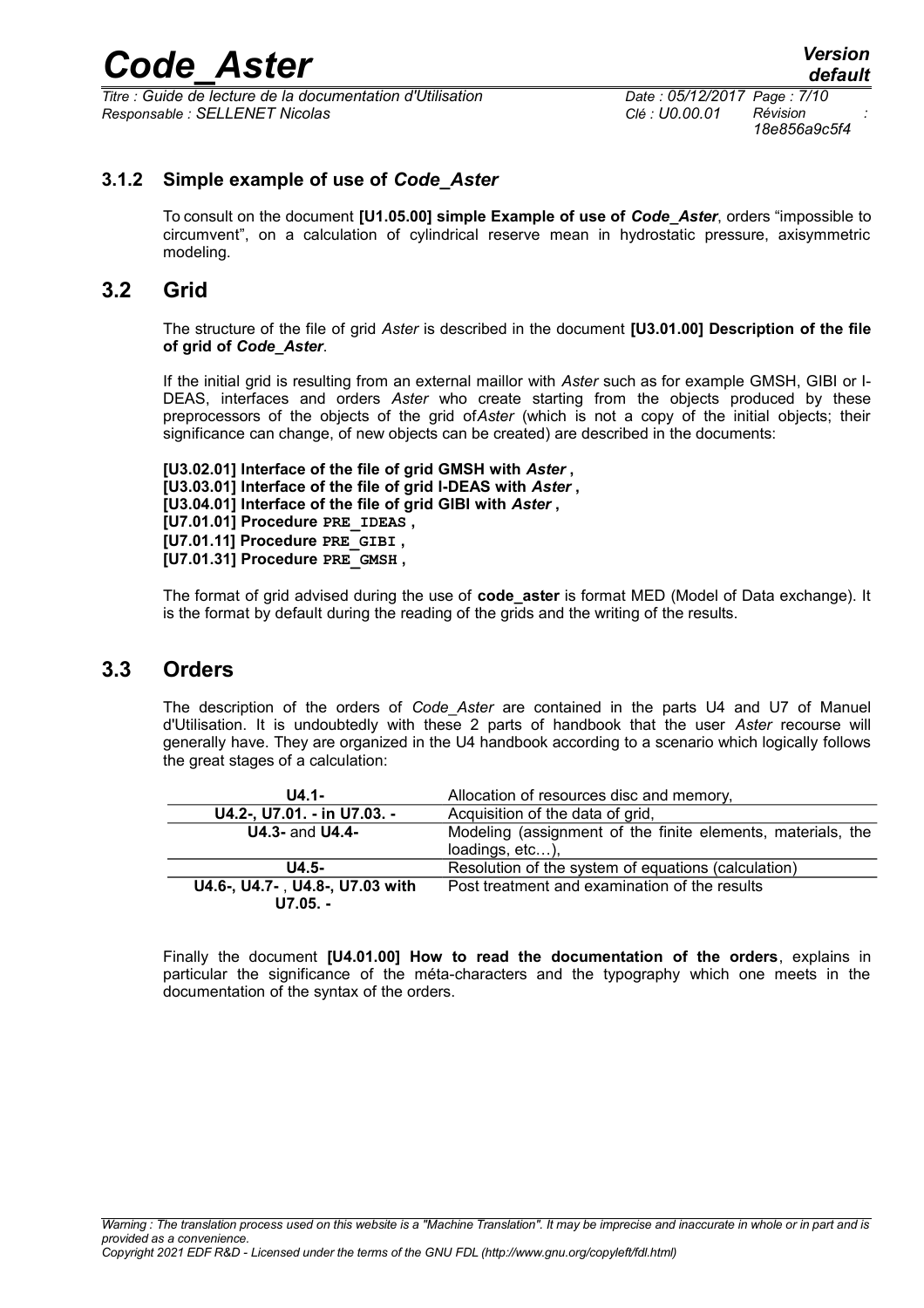*Titre : Guide de lecture de la documentation d'Utilisation Date : 05/12/2017 Page : 8/10 Responsable : SELLENET Nicolas Clé : U0.00.01 Révision :*

*18e856a9c5f4*

## **3.4 Notes of use**

A certain number of modelings or of type of modelings (such as for example under static structuring, mechanical cushioning, thin hulls, etc) are the object of notes of use. The related documents will be available on the waiter in the U2 part of the Instruction manual.

## **3.5 Finite elements, modelings of the phenomena**

From the digital point of view, the choice of the finite elements for a kind of modeling is responsibility for the user. The mathematical description of the modelings supported by finite elements is in **Manuel de Référence**. The description of the degrees of freedom of these elements like their possibilities of modeling (supported loadings, produced fields, non-linear possibilities, etc…) are in the documents:

**U3.1- : Mechanical modelings, U3.2- : Thermal modelings, U3.3- : Acoustic modelings.**

### **3.6 Structures of user data of the type result**

The operators (orders) of calculation *Aster* create objects whose structuring of the data which they contain must be absolutely known users.

It is imperative of very carefully reading the documents devoted to the orders *Aster* dedicated to the impression of the results (on listing or files). Initially two generic documents:

**[U4.91.01] Procedure IMPR\_RESU (FORMAT = 'RESULT' and 'ASTER')**

Then five documents of description of the orders which generate files of results to the format MED, GMSH and with the formats accepted by post-processor I-DEAS:

**[U7.05.01] Procedure IMPR\_RESU (FORMAT=' IDEAS')**, **[U7.05.21] Procedure IMPR\_RESU (FORMAT=' MED')**, **[U7.05.32] Procedure IMPR\_RESU (FORMAT=' GMSH')**,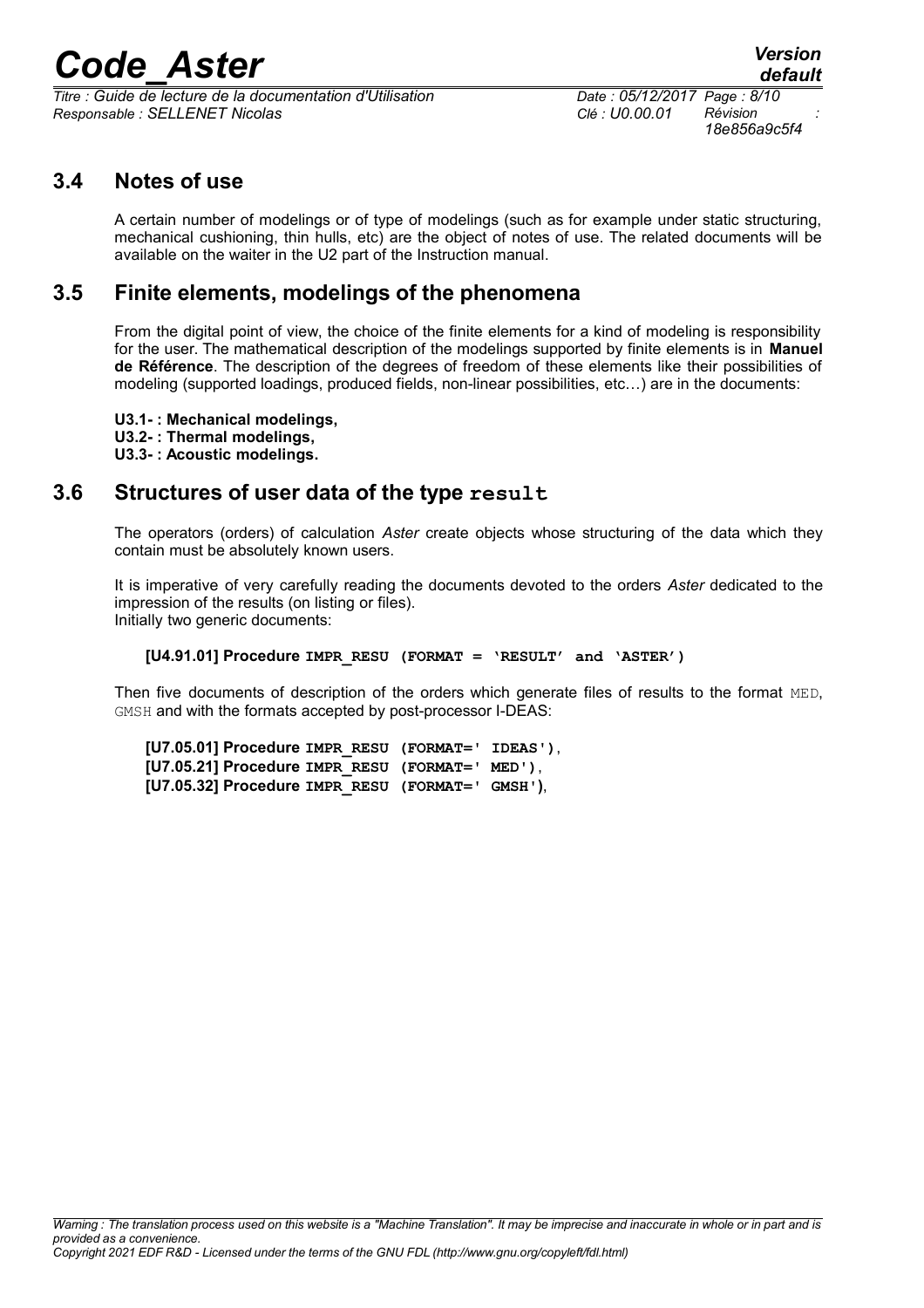*Titre : Guide de lecture de la documentation d'Utilisation Date : 05/12/2017 Page : 9/10 Responsable : SELLENET Nicolas Clé : U0.00.01 Révision :*

*18e856a9c5f4*

## **3.7 Errors in the command file**

The constitution of a command file *Aster* is a stage obliged for the user. Currently, the user has the choice between constituting this file with the hand or building it using the graphic interface **EFICAS** "**Editor of Command file** *Aster* **…**", of rather natural use. Moreover, he gives access directly to electronic documentation.

If the command file is built with the hand and if *Aster* detect a syntactic, grammatical error even semantic in this file, of the brief replies to cure the errors met are in **[U1.03.01] Supervisory and process control language**.

### **3.8 Hotline**

Telephone Technical assistance *Aster* for the use is ensured by an external speaker, whose coordinates are reproduced on the Web site, heading Services (necessary access Intranet).

## **4 Questions and answers about the documentation of** *Code\_Aster*

## **4.1 Do I have the most up to date version of the document?**

If the document is consulted electronically on the waiter the answer is **YES**.

### **4.2 Which is the documentation (the whole of the documents) which applies to the current version of exploitation of the code?**

They are the documents contained in the waiter even if those Ci carry a number of version of code lower than the current version and carry old dates. For each Handbook, the list of these documents (documents valid for the current version) appears under heading *Synopsis*.

## **4.3 Do I have the right to contact the author of the document directly? …**

… because I do not understand something or that I discovered an error there?

It is advised to pass initially by the Hotline Aster (cf [§3.8]) which will answer the majority of the questions.

In the event of complex request, it is possible to contact the author of a document by taking care to trace this intervention by emitting a card of the type AOM (cf [§2.1.4]) in the Experience feedback.